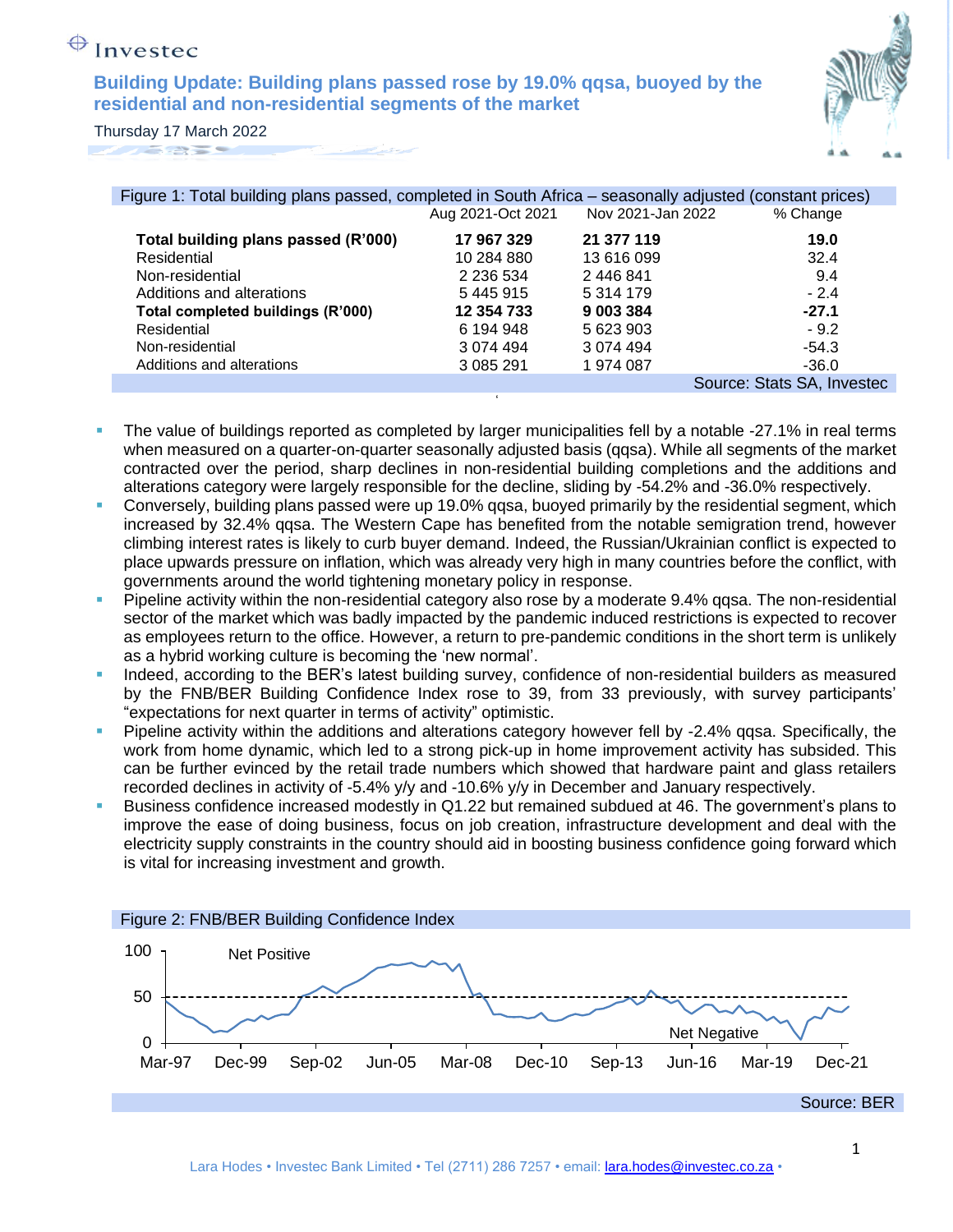## $\bigoplus$  Investec

**Building Update: Building plans passed rose by 19.0% qqsa, buoyed by the residential and non-residential segments of the market**

Thursday 17 March 2022

Important Disclaimer – please read



For the purposes of this disclaimer, Investec shall include Investec Bank Limited, its ultimate holding company, a subsidiary (or a subsidiary of a subsidiary) of that entity, a holding company of that entity or any other subsidiary of that holding company, and any affiliated entity of any such entities. "Investec Affiliates" shall mean any directors, officers, representatives, employees, advisers or agents of any part of Investec.

The information and materials presented in this report are provided to you solely for general information and should not be considered as an offer or solicitation of an offer to sell, buy or subscribe to any securities or any derivative instrument or any other rights pertaining thereto.

The information in this report has been compiled from sources believed to be reliable, but neither Investec nor any Investec Affiliates accept liability for any loss arising from the use hereof or makes any representations as to its accuracy and completeness. Any opinions, forecasts or estimates herein constitute a judgement as at the date of this report. There can be no assurance that future results or events will be consistent with any such opinions, forecasts or estimates. Past performance should not be taken as an indication or guarantee of future performance, and no representation or warranty, express or implied is made regarding future performance. The information in this report and the report itself is subject to change without notice. This report as well as any other related documents or information may be incomplete, condensed and/or may not contain all material information concerning the subject of the report; its accuracy cannot be guaranteed. There is no obligation of any kind on Investec or any Investec Affiliates to update this report or any of the information, opinions, forecasts or estimates contained herein.

Investec (or its directors, officers or employees) may, to the extent permitted by law, own or have a position or interest in the financial instruments or services referred to herein, and may add to or dispose of any such position or may make a market or act as a principal in any transaction in such financial instruments. Investec (or its directors, officers or employees) may, to the extent permitted by law, act upon or use the information or opinions presented herein, or research or analysis on which they are based prior to the material being published. Investec may have issued other reports that are inconsistent with, and reach different conclusions from, the information presented in this report. Those reports reflect the different assumptions, views and analytical methods of the analysts who prepared them. The value of any securities or financial instruments mentioned in this report can fall as well as rise. Foreign currency denominated securities and financial instruments are subject to fluctuations in exchange rates that may have a positive or adverse effect on the value, price or income of such securities or financial instruments. Certain transactions, including those involving futures, options and other derivative instruments, can give rise to substantial risk and are not suitable for all investors.

This report does not contain advice, except as defined by the Corporations Act 2001 (Australia). Specifically, it does not take into account the objectives, financial situation or needs of any particular person. Investors should not do anything or forebear to do anything on the basis of this report. Before entering into any arrangement or transaction, investors must consider whether it is appropriate to do so based on their personal objectives, financial situation and needs and seek financial advice where needed.

No representation or warranty, express or implied, is or will be made in relation to, and no responsibility or liability is or will be accepted by Investec or any Investec Affiliates as to, or in relation to, the accuracy, reliability, or completeness of the contents of this report and each entity within Investec (for itself and on behalf of all Investec Affiliates) hereby expressly disclaims any and all responsibility or liability for the accuracy, reliability and completeness of such information or this research report generally.

The securities or financial instruments described herein may not have been registered under the US Securities Act of 1933, and may not be offered or sold in the United States of America or to US persons unless they have been registered under such Act, or except in compliance with an exemption from the registration requirements of such Act. US entities that are interested in trading securities listed in this report should contact a US registered broker dealer.

For readers of this report in South Africa: this report is produced by Investec Bank Limited, an authorised financial services provider and a member of the JSE Limited.

For readers of this report in United Kingdom and Europe: this report is produced by Investec Bank Plc ("IBP") and was prepared by the analyst named in this report. IBP is authorised by the Prudential Regulation Authority and regulated by the Financial Conduct Authority and the Prudential Regulation Authority and is a member of the London Stock Exchange. This report is not intended for retail clients and may only be issued to professional clients and eligible counterparties, and investment professionals as described in S19 of the Financial Services and Markets Act 2000 (Financial Promotions) Order 2005.

For readers of this report in Ireland: this report is produced by Investec Bank plc (Irish Branch) and was prepared by the analyst named in this report. Investec Bank plc (Irish Branch) is authorised by the Prudential Regulation Authority in the United Kingdom and is regulated by the Central Bank of Ireland for conduct of business rules.